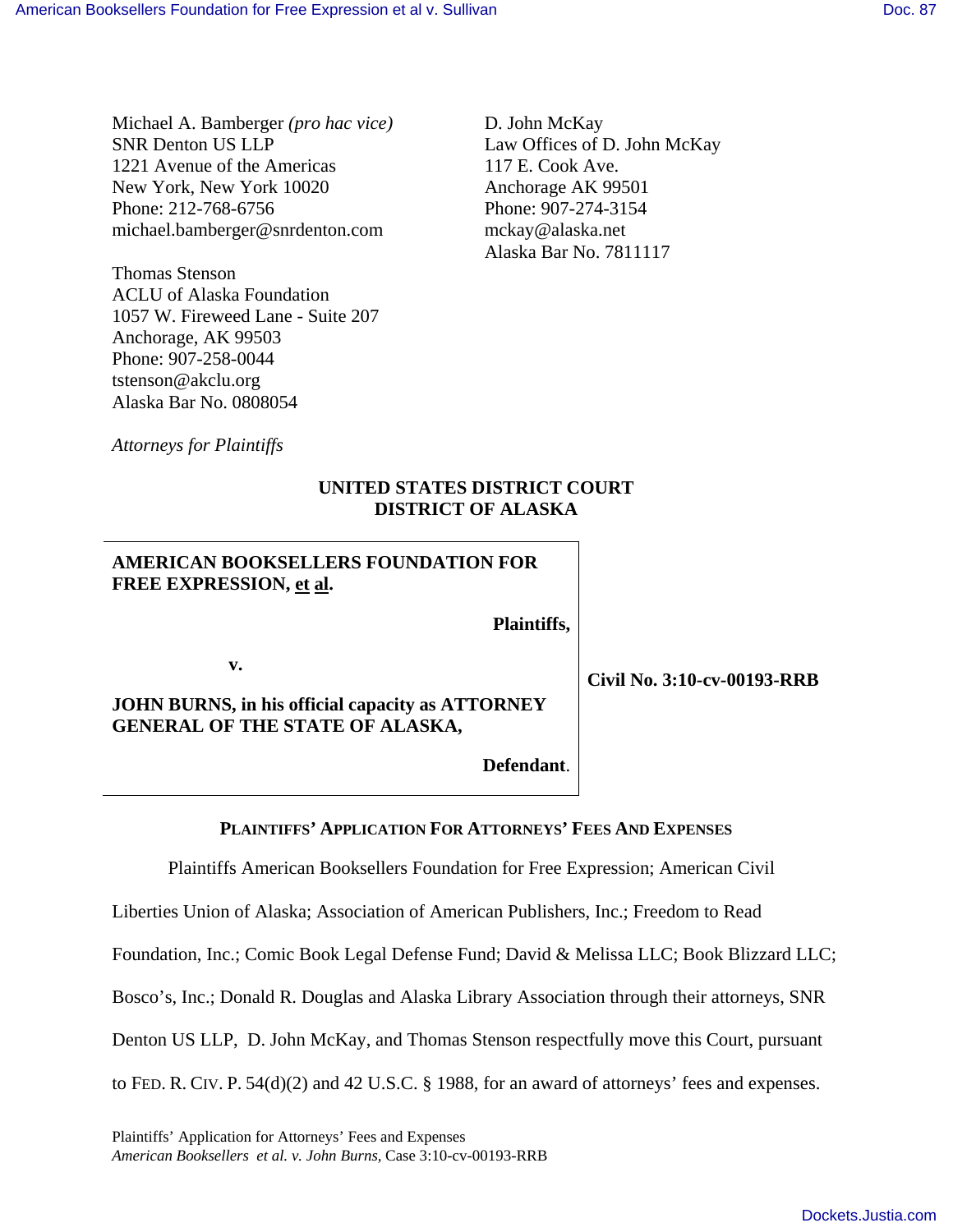In support of this motion, plaintiffs rely upon this application, together with: (a) the declarations of Michael A. Bamberger, Esq., Richard M. Zuckerman, Esq., Devereux Chatillon, Esq., Thomas Stenson, Esq., and D. John McKay, Esq., the principal attorneys who rendered services in this matter; (b) the declarations of Jonathan Bloom, Esq. and Stephen E. Jenkins, Esq., with respect to the reasonableness of the fees charged for Mr. Bamberger and Mr. Zuckerman, respectively, and (c) the declaration of David Horowitz, Executive Director of Media Coalition, Inc., which describes the efforts of several of the plaintiffs in this matter to urge the Alaska Legislature to correct the constitutional infirmities of the bill, prior to its enactment.

## **ARGUMENT —**

## **PLAINTIFFS' APPLICATION FOR ATTORNEYS' FEES SHOULD BE GRANTED IN THE AMOUNT REQUESTED**

## **I. PLAINTIFFS ARE ENTITLED TO RECOVER REASONABLE FEES UNDER 42 U.S.C. § 1988**

This Court found in favor of plaintiffs in this action under 42 U.S.C. § 1983 and gave plaintiffs total relief, by granting plaintiffs' motion for summary judgment and declaring the challenged Alaska statute unconstitutional. Under 42 U.S.C. § 1988, there is no question that plaintiffs are the "prevailing party" entitled to recover attorneys' fees. Judgment was entered on July 11, 2011 (Docket 85). This application is being filed within 14 days of entry of Judgment, and is thus timely. FED. R. CIV. P.  $54$  (d)(2).

The only issue to be addressed is the reasonableness of the fee. *Morales v. City of San Rafael*, 96 F.3d 359, 363 (9th Cir. 1996). The starting point for any reasonableness determination under Section 1988 is the "lodestar" method. *Id.* The lodestar method is computed by multiplying hours reasonably expended by a reasonable hourly rate. *McGrath v. County of Nevada,* 67. F.3d 248, 252 (9th Cir. 1995)*.* The fee may then be increased above the lodestar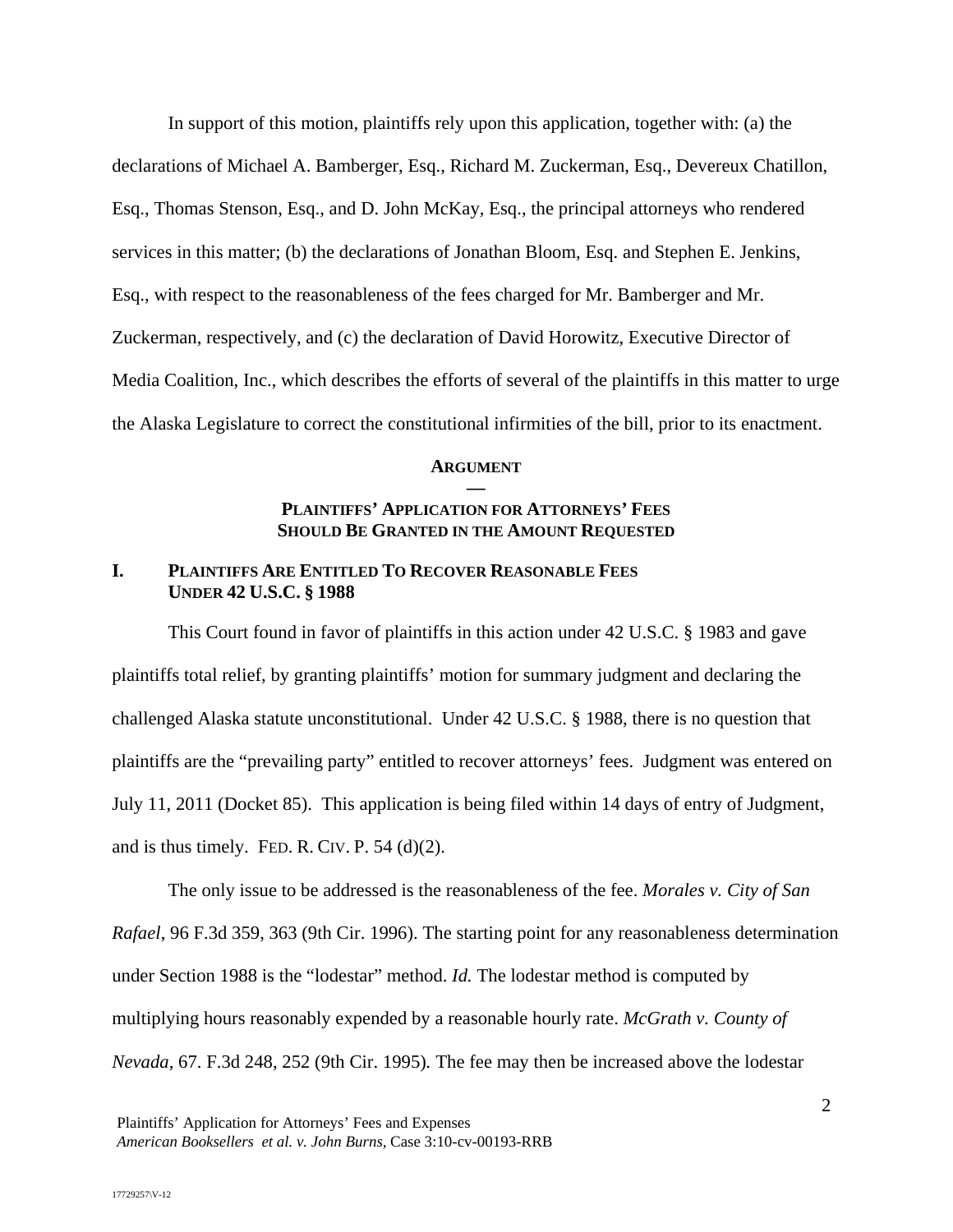amount, through a multiplier based upon, among other factors, "the skill requisite to perform the legal services properly," "time limitations imposed by the client or the circumstances," "the results obtained," "the experience, reputation, and ability of the attorneys," the " 'undesirability' of the case"—that is, the prospect that the nature of the case may not be "pleasantly received by the community," and the "nature and length of the professional relationship with the client." *Johnson v. Georgia Highway Express, Inc.,* 488 F.2d 714, 717-19 (5thCir. 1974); *Cunningham v. County of Los Angeles,* 879 F.2d 481, 487 (9th Cir. 1988)*.*

In this case, plaintiffs' counsel has decided —if the basic lodestar amount is accepted by defendants and the Court—not to seek any multiplier. However, to the extent that defendants challenge either the rates requested or the time expended in computing the lodestar, or the Court determines that a lower lodestar is appropriate, plaintiffs respectfully request that the factors established by *Johnson* that are quoted above should be applied, and a multiplier used to bring the fee to the level sought in the lodestar proposed by plaintiffs.

It also bears noting that plaintiffs did everything that they could to make this litigation unnecessary. As detailed in the accompanying declaration of Mr. Horowitz, before the enactment of the Alaska statute which was the subject matter of this litigation, many of the plaintiffs in this action, through a trade association named Media Coalition, Inc., undertook a concerted effort to point out the constitutional infirmities of the statute, and to urge the Legislature to modify the bill so that its efforts to protect children did not run afoul of the First, Fifth, and Fourteenth Amendments. Had the Alaska Legislature heeded those statements and enacted a constitutional law, this litigation would not have been necessary. Under those circumstances, it is all the more appropriate that defendants bear the burden of plaintiffs' attorneys' fees and costs.

3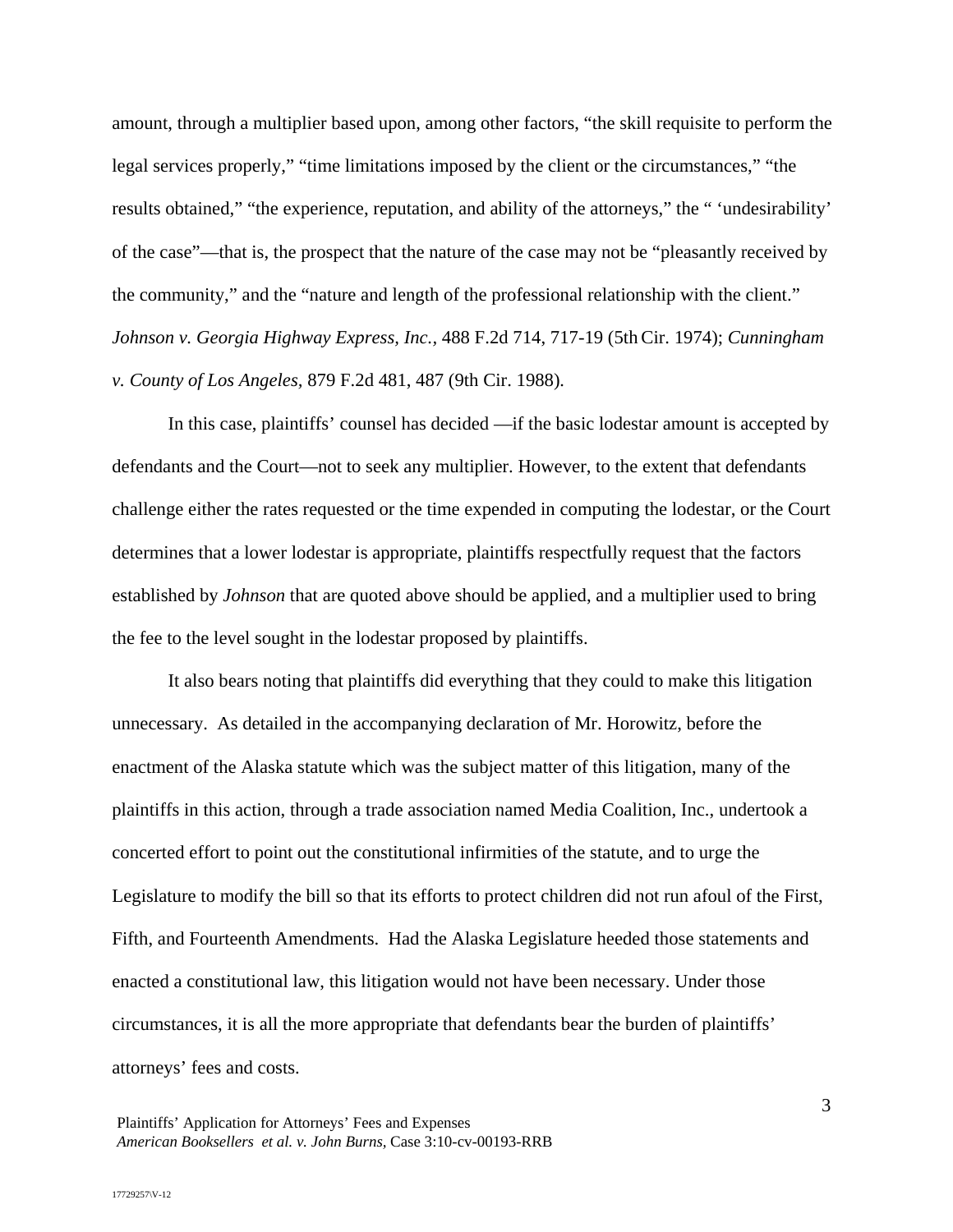## **II. PLAINTIFFS' REQUESTED HOURLY RATES ARE REASONABLE**

Plaintiffs were represented in this case by Michael A. Bamberger, Esq., Richard M. Zuckerman, Esq., Devereux Chatillon, Esq., and Joshua Kroot, Esq., all in the New York office of SNR Denton US LLP; D. John McKay, Esq., who is engaged in private practice in Alaska; and Thomas Stenson, Esq., an attorney with the ACLU of Alaska Foundation

The rates requested for Mr. Bamberger, Mr. Zuckerman, Ms. Chatillon, and Mr. Kroot are significantly below their regular billing rates—but are at the high end (or perhaps above) the range of rates charged by members of the Alaska Bar of comparable experience. The fees requested for Mr. McKay are computed at his usual billing rate. The fees requested for Mr. Stenson are computed at the usual billing rates of members of the Alaska Bar of comparable experience. The following rates are requested:

| <b>Attorney</b>       | <b>Position</b>                               | <b>Billing Rate</b><br><b>Requested</b> | <b>Regular Billing</b><br><b>Rates</b> |
|-----------------------|-----------------------------------------------|-----------------------------------------|----------------------------------------|
| Michael A. Bamberger  | Partner, SNR Denton                           | \$600                                   | $$815 - $895$                          |
| Richard M. Zuckerman  | Partner, SNR Denton                           | \$550                                   | $$730 - $810$                          |
| Devereux Chatillon    | Partner, SNR Denton                           | \$500                                   | $$625 - $685$                          |
| Joshua Kroot          | <b>Associate, SNR Denton</b>                  | \$175                                   | $$290 - $350$                          |
| D. John McKay         | <b>Attorney in Private</b><br>Practice        | \$225                                   | \$225                                  |
| <b>Thomas Stenson</b> | Attorney, ACLU of<br><b>Alaska Foundation</b> | \$225                                   | N/A                                    |

These requested rates are reasonable in light of the issues raised by the State's arguments, and the significant level of First Amendment expertise provided by lead counsel, Mr. Bamberger and his partners, Mr. Zuckerman and Ms. Chatillon.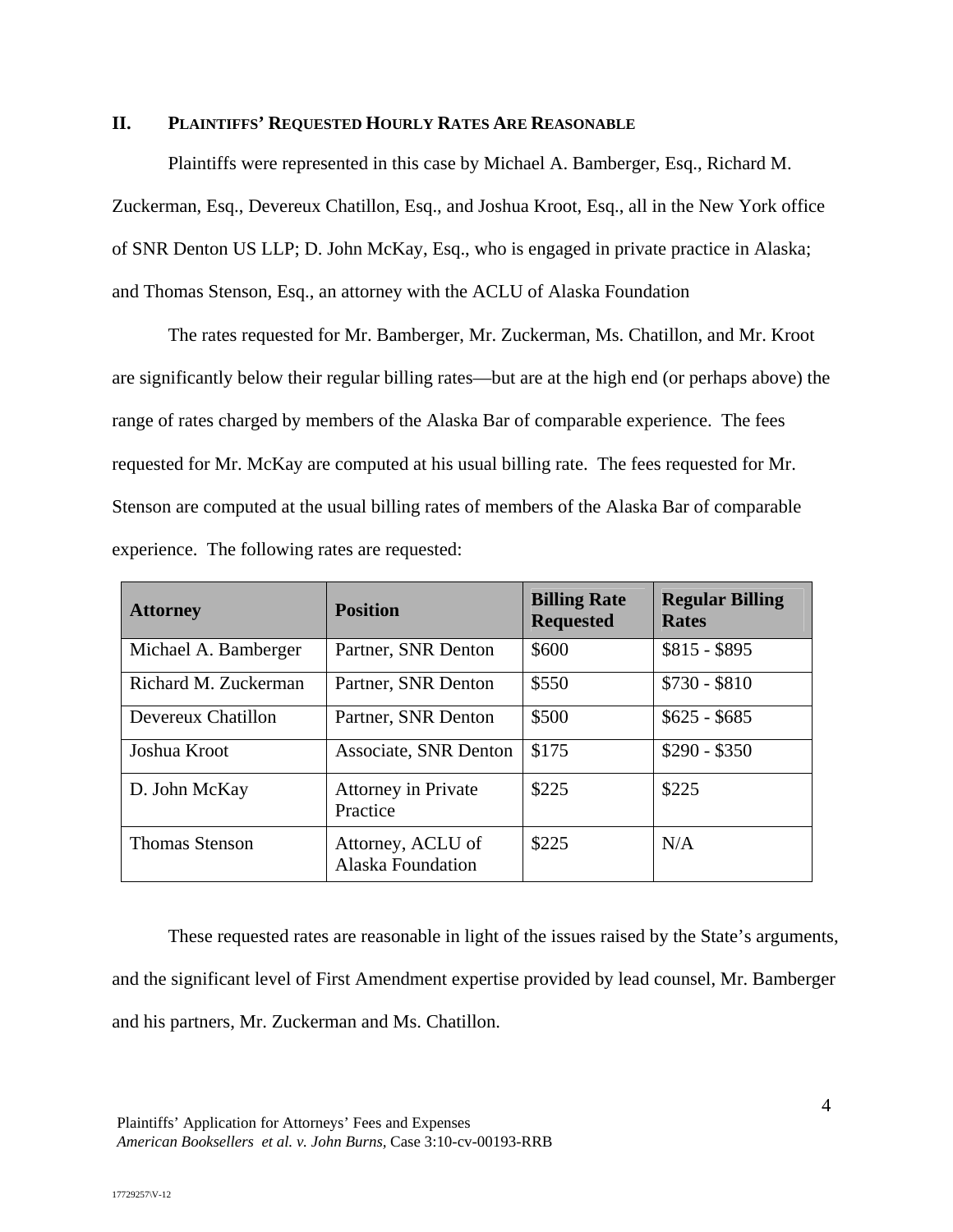While non-local counsel are generally limited to the lower rates of the forum district, higher-priced non-local counsel rates are permitted where non-local counsel has specialized expertise not available in the forum district. Thus, in *Gates v. Deukmejian,* 987 F.2d 1392, 1404- 06 (9th Cir. 1993), the Ninth Circuit permitted the San Francisco-based prevailing attorneys to collect San Francisco rates in a Sacramento prison institution reform case because no local counsel with the requisite equivalent was available. 987 F.2d at  $1405<sup>1</sup>$ 

The federal district court in Indiana previously accepted that Mr. Bamberger is an expert in First Amendment issues and found him entitled to New York City rates for legal work in that court and on appeal before the Seventh Circuit, even when there were local attorneys available who could have competently handled the case for plaintiffs. In *American Booksellers Ass'n v. Hudnut*, 771 F.2d 323 (7th Cir. 1985), *aff'd*, 475 U.S. 1001 (1986), the Seventh Circuit struck down an anti-pornography law as unconstitutional under the First Amendment. In awarding attorney fees, the Southern District of Indiana applied New York City rates where the attorneys had a longstanding professional relationship with the plaintiffs, and "services of equal quality were not readily available" in the local Indianapolis area. *American Booksellers Ass'n v. Hudnut*, 650 F. Supp. 324, 328-30 (S.D. Ind. 1986):

Although this court certainly recognizes and acknowledges that there are Indiana attorneys who could have competently handled this case on behalf of plaintiffs, it must also acknowledge that based on the breadth of experience that Finley Kumble [Mr. Bamberger's law firm at the time] possesses in litigating first amendment questions, it is unlikely that 'services of like quality [were] truly

 <sup>1</sup> *See also Guam Society of Obstetricians & Gynecologists v. ADA*, 100 F.3d 691, 702 (9th Cir. 1996) (approving attorneys fees for the New York City-based counsel challenging Guam statute); *Corbett v. Wild West Enters., Inc.*, 713 F. Supp. 1360, 1364 (D. Nev. 1989) ("[A]n out-of-town specialist may be able to command a somewhat higher price for his talents, both because of his specialty and because he is likely to be from a larger city, where rates are higher.").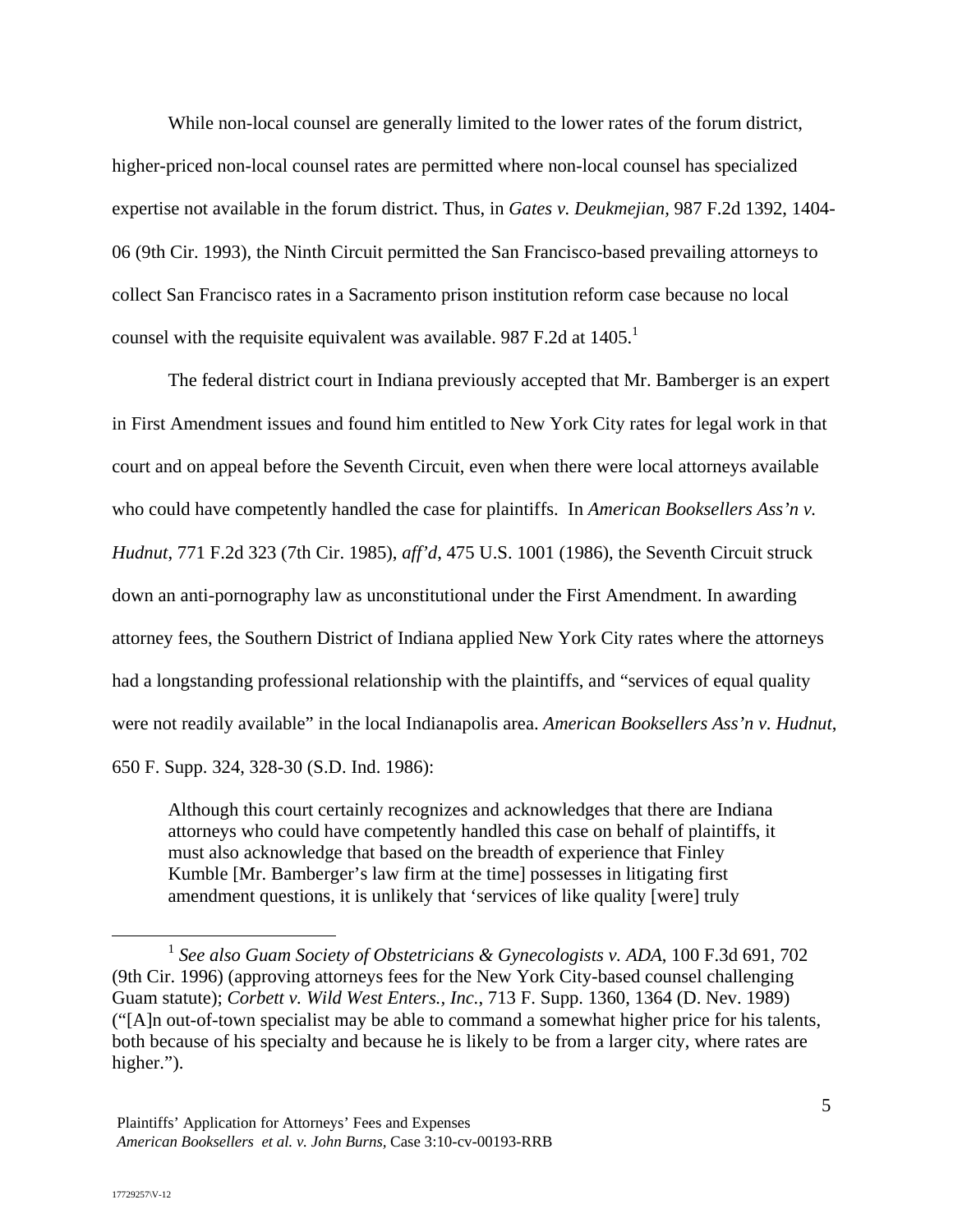available' locally. . . . The broad experience of [Mr. Bamberger's law firm], including its handling of several other significant first amendment cases in the federal courts and its filing of numerous amicus briefs before the Supreme Court, makes it unlikely that the plaintiffs could have obtained equal representation locally.

Because the Ninth Circuit permits higher attorney fees for experienced non-local counsel, and Mr. Bamberger, Mr. Zuckerman and Ms. Chatillon have proven themselves as highly experienced in First Amendment litigation, this Court of should award fees computed based on the discounted New York City rates requested.

The experience and qualifications of each of the attorneys, described in greater detail in the accompanying declarations, warrants the rates requested:

**Michael A. Bamberger.** Mr. Bamberger is one of the leading First Amendment attorneys in the nation. Even more relevant to this case, he is the nation's leading expert on laws, such as those in this case, regarding restrictions on juvenile access to sexually frank material ("harmful to minors" laws). For over 30 years, Mr. Bamberger has litigated such laws and related issues in the U.S. Supreme Court, seven of the Courts of Appeals, thirteen District Courts and seven state Supreme Courts, often representing the institutional Plaintiffs. (Bamberger Decl., **Exhibit D**). There simply is no one in Alaska with such a depth of experience and knowledge on the federal constitutional issues involved in "harmful to minors" laws. Plaintiffs are requesting fees for Mr. Bamberger's services at the hourly rate of \$600.

**Richard M. Zuckerman.** Mr. Zuckerman has been a practicing litigator for thirty-five years. Mr. Zuckerman regularly works with Mr. Bamberger on First Amendment issues, often representing members of Media Coalition. As a result of Mr. Zuckerman's experience litigating First Amendment cases and his extensive federal trial and appellate knowledge, plaintiffs are requesting fees for his services at the hourly rate of \$550.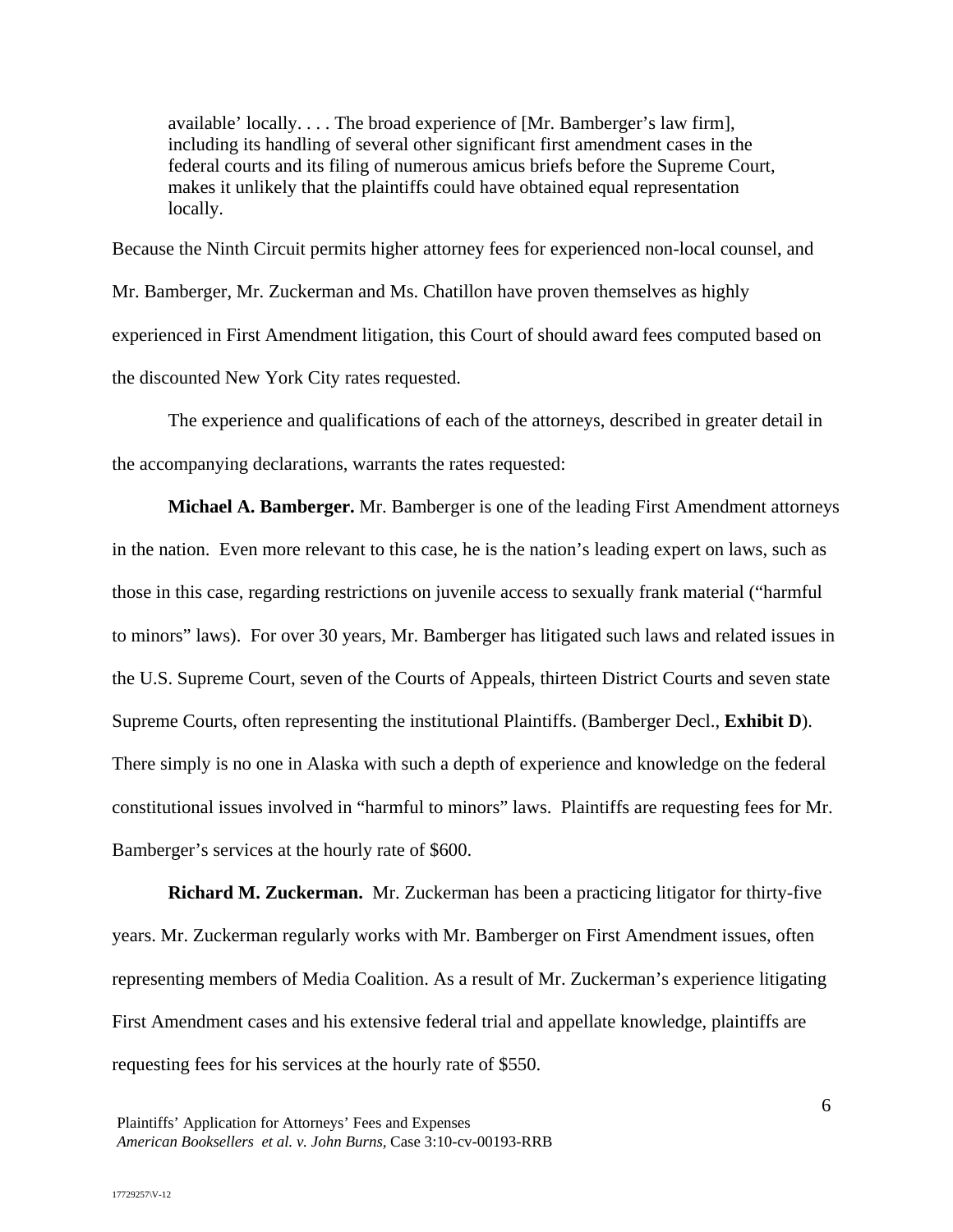**Devereux Chatillon.** Ms. Chatillon has been a practicing media and entertainment attorney for thirty years. Ms. Chatillon worked at SNR Denton from 2003 to 2006 and again from 2009 until early 2011, concentrating mainly in intellectual property and litigation. From 2006 to 2009, Ms. Chatillon served as Senior Vice President, General Counsel, and Corporate Secretary of Scholastic Corporation, responsible for all legal affairs of Scholastic's \$2 billion education, book publishing, education technology, and distribution business. Currently, Ms. Chatillon serves as outside counsel to a number of digital and traditional publishing and entertainment entities. Plaintiffs are requesting fees for her services at the hourly rate of \$500.

**Joshua Kroot.** Mr. Kroot graduated from the University of Michigan with a B.A. in 2002, graduated from the University of Southern California School of Law with his J.D. degree in 2009, and graduated from the London School of Economics and Political Science with his LL.M. degree, also in 2009. He was admitted to the bar in 2010, and became an associate with SNR Denton that year. Plaintiffs are requesting fees for his services at the hourly rate of \$175.

**D. John McKay**. Mr. McKay is engaged in private practice in Anchorage, Alaska. His qualifications are set forth in his accompanying declaration. Plaintiffs are requesting fees for his services at the hourly rate of \$225.

**Thomas Stenson.** Mr. Stenson has worked as an attorney for the ACLU of Alaska Foundation since September 2008. He graduated the University of Pennsylvania Law School in 2005, thereafter serving as an assistant defender for the Defender Association of Philadelphia, the public defender for the city of Philadelphia until August 2008. Plaintiffs are requesting fees for his services at the hourly rate of \$225.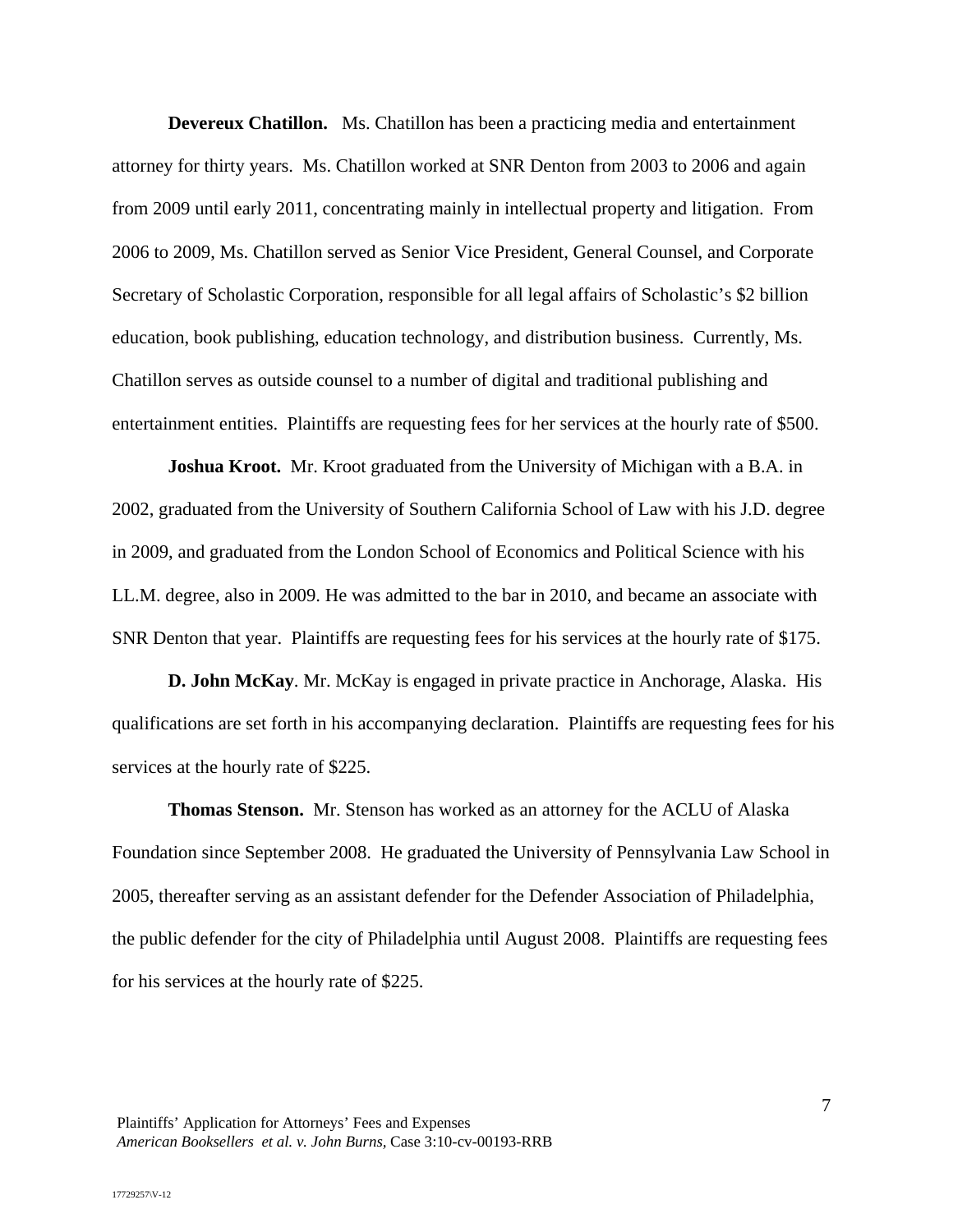## **III. OVERVIEW OF ATTORNEYS' FEES SOUGHT**

The following is a brief overview of the fees requested for SNR Denton US LLP (known as Sonnenschein Nath & Rosenthal LLP when this action was commenced). For convenience and organization the case been divided generally into several phases. The divisions between the phases are not sharp and the purpose is to give the Court an idea of the general development of the case.

A detailed schedule of legal services provided by SNR Denton throughout this litigation is annexed to the declaration of Mr. Bamberger as **Exhibit B** Descriptions of the services rendered by Mr. McKay and Mr. Stenson are in their declarations. In compiling this Application, plaintiffs' counsel exercised billing judgment in eliminating time entries that were not deemed appropriate, such as time expended by a litigation partner, who has substantial First Amendment experience but did not regularly work on this case, in assisting Mr. Bamberger in preparation for oral argument. Calls and conferences with co-counsel, where not otherwise specifically designated, involved discussions of strategy and status.

## **A. April 2010 – August 2010: Preparation of the Complaint, Motion for Preliminary Injunction, Memorandum of Law, 10 Factual Declarations and One Expert Declaration**

The fees sought could easily have been avoided by the State. When Senate Bill 222 was being considered by the Alaska Legislature, Plaintiffs American Booksellers Foundation for Free Expression, Association of American Publishers, Inc., Comic Book Legal Defense Fund, Entertainment Merchants Association, and Freedom to Read Foundation, through an association of which they are members, Media Coalition, Inc., repeatedly pointed out the constitutional defects in the Bill, urged the Legislature to re-draft the Bill so that it would protect children without violating the First Amendment, and advised the legislators that a successful constitution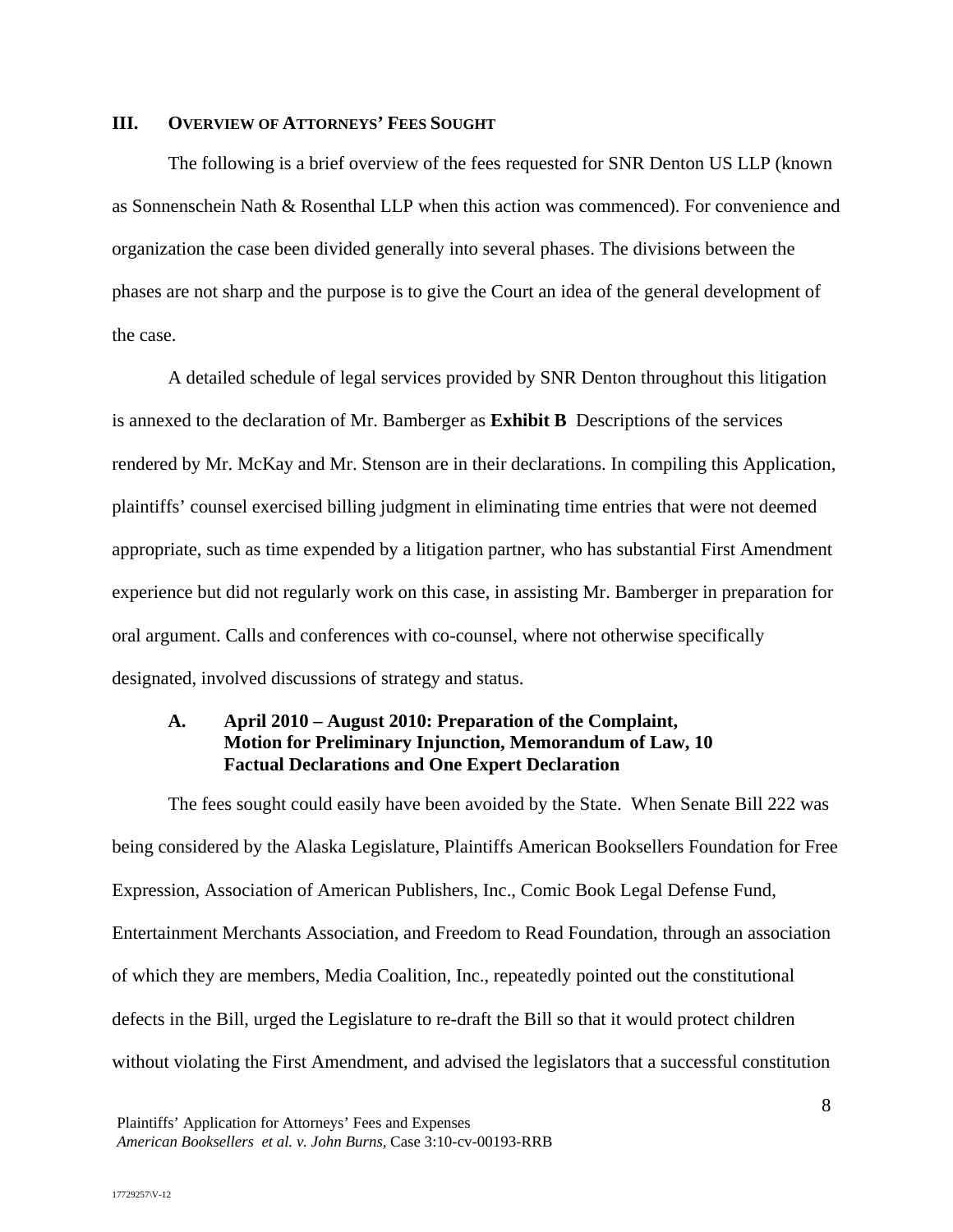challenge would be costly to the State. (Horowitz Decl. ¶¶ 6-16.) These efforts were unsuccessful. The Legislature passed SB 222 without remedying the constitutional defects. While SNR Denton participated in these efforts, no fees are sought relating thereto.

In April 2010, SNR Denton began work on this litigation. Between that date and August 31, 2010, this action was commenced, legal research was conducted and the Complaint (Docket 1), a Motion for a Preliminary Injunction (Docket 5), a Memorandum of Law (Docket 7), declarations of 10 fact witnesses (Docket 10, 11, 12, 13, 14, 15, 16, 17, 18, 26-1), and a declaration of an expert witness (Docket 20) were drafted and filed.<sup>2</sup>

 The fees claimed by SNR Denton for this portion of the case aggregate \$65,690, by Mr. McKay \$7,875, and by Mr. Stenson \$337.

**B. September 2010 – October 20, 2010: Preparation of Proposed Order on Preliminary Injunction; Receipt and Review of Defendants' Opposition to Motion for Preliminary Injunction; Preparation of Reply Brief on Motion for Preliminary Injunction; and Receipt and Review of Court's Decision Granting Preliminary Injunction** 

On September 22, 2010, Defendants filed their Opposition to our Motion for a

Preliminary Injunction (Docket 33) and, on September 29, 2010, Defendants filed their Answer to the Complaint (Docket 43). Plaintiffs' counsel reviewed Defendants' papers, and prepared a Reply Memorandum (Docket 45) and a Reply Declaration (Docket 46) in further support of their Motion for a Preliminary Injunction, which was filed on October 8, 2010.

On October 20, 2010, this Court granted the Motion for a Preliminary Injunction (Docket 47).

 $\overline{\phantom{a}}$  2  $2^2$  As reflected in SNR Denton's records, an additional declaration was prepared but not filed.

Plaintiffs' Application for Attorneys' Fees and Expenses *American Booksellers et al. v. John Burns,* Case 3:10-cv-00193-RRB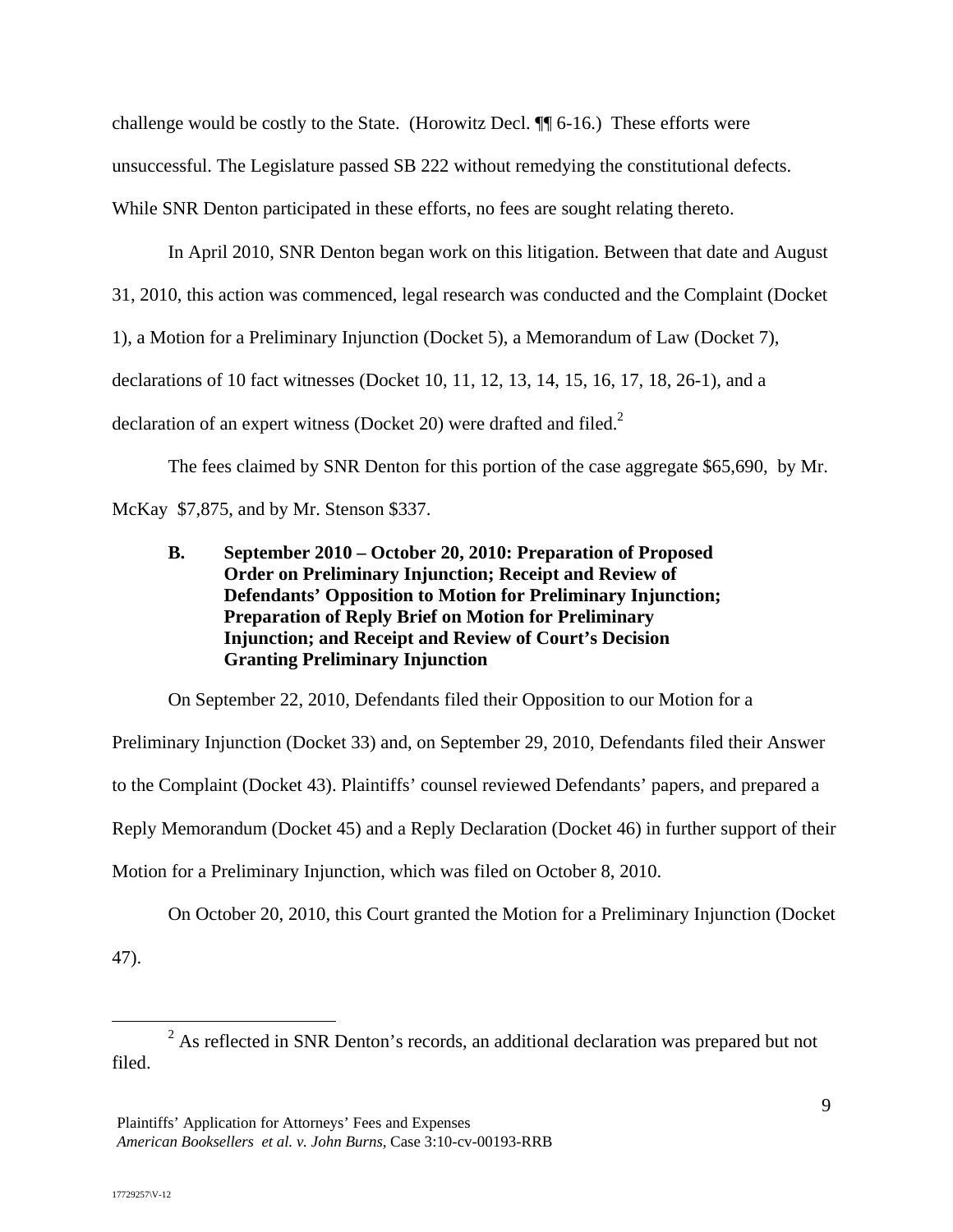The fees claimed by SNR Denton for this portion of the case aggregate \$22,613 and by Mr. McKay \$3,172.50.

# **C. October 21, 2010 – December 2010: Preparation of Response to Defendants' First Motion to Clarify; and Preparation of Motion for Summary Judgment, Including Motion and Memorandum of Law**

On October 26, 2010, Defendants filed a Motion to Clarify this Court's Order granting

the Preliminary Injunction (Docket 48), to which Plaintiffs prepared a Response (Docket 49). On

November 17, 2010, this Court entered an Order thereon (Docket 50).

In November and December 2010, Plaintiffs prepared a Motion for Summary Judgment

(Docket 51) and supporting Memorandum (Docket 52), which was filed on December 27, 2010.

The fees claimed by SNR Denton for this portion of the case aggregate \$21,888 and by

Mr. McKay \$810.

**D. January 2011 – March 2011: Preparation of Response to Defendants' Second Motion to Clarify; Receipt and Review of Defendants' Opposition to Plaintiffs' Motion for Summary Judgment, Defendants' Cross-Motion for Summary Judgment, and Defendants' Motion to Certify; Preparation of Reply on Plaintiffs' Motion for Summary Judgment, Opposition to Defendants' Cross-Motion for Summary Judgment, and Response to Defendants' Motion to Certify** 

On January 5, 2011, Defendants filed a Second Motion to Clarify this Court's Order

granting a Preliminary Injunction (Docket 54), to which Plaintiffs prepared and filed a Response

on January 6, 2011 (Docket 57). This Court issued its Order thereon on February 8, 2011

(Docket 67).

On January 18, 2011, Defendants filed their Opposition to Plaintiffs' Motion for

Summary Judgment (Docket 58), Defendants' Cross-Motion for Summary Judgment (Docket

59), and Defendants' Motion to Certify to the Alaska Supreme Court (Docket 60).

Plaintiffs' Application for Attorneys' Fees and Expenses *American Booksellers et al. v. John Burns,* Case 3:10-cv-00193-RRB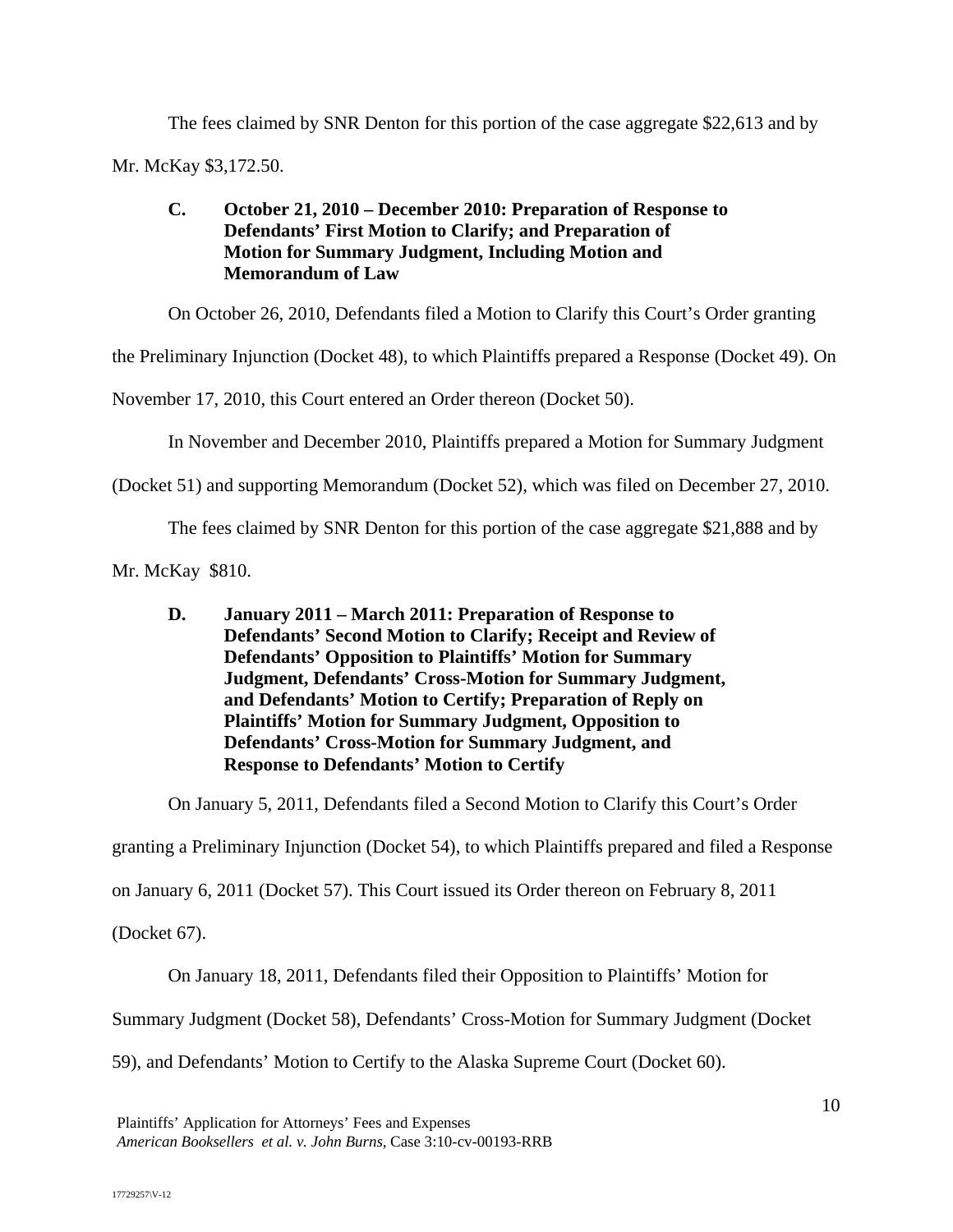Plaintiffs prepared a Combined Memorandum as a Reply on Plaintiffs' Motion for

Summary Judgment, Opposition to Defendants' Cross-Motion for Summary Judgment, and

Response to Defendants' Motion to Certify, which was filed on March 24, 2011 (Docket 70).

 The fees claimed by SNR Denton for this portion of the case aggregate \$25,285, by Mr. McKay \$877.50, and by Mr. Stenson \$1,237.

**E. April 2011 – May 2011: Receipt and Review of Defendants' Reply on Defendants' Cross-Motion for Summary Judgment and Defendants' Motion to Certify; Receipt and Review of this Court's Order Granting Motion to Certify; Joint Drafting with Attorney General's Office of Certified Questions; Filing of Certified Questions with Alaska Supreme Court** 

Defendants filed their Reply papers on their Motion to Certify (Docket 72) and Cross-

Motion for Summary Judgment (Docket 73) on April 7, 2011, which Plaintiffs reviewed.

On April 19, 2011, this Court entered an Order (Docket 74) granting Defendants' Motion to Certify questions to the Alaska Supreme Court, and dismissing the Motion and Cross-Motion for Summary Judgment without prejudice to renewal after proceedings in the Alaska Supreme Court.

Plaintiffs reviewed the Order, drafted proposed questions to be certified, negotiated the language of the proposed questions with the Attorney General's Office, and, with the cooperation of the Attorney General's Office, were able to prepare and file a Stipulated Proposed Order of Certification, including the specific questions, on April 29, 2011 (Docket 75). That same day, this Court approved the Stipulation, and entered it as a Stipulated Order of Certification (Docket 76).

The Clerk of this Court transmitted the Stipulated Order of Certification to the Alaska Supreme Court, which sent this Court notice that it had opened the case (Docket 77).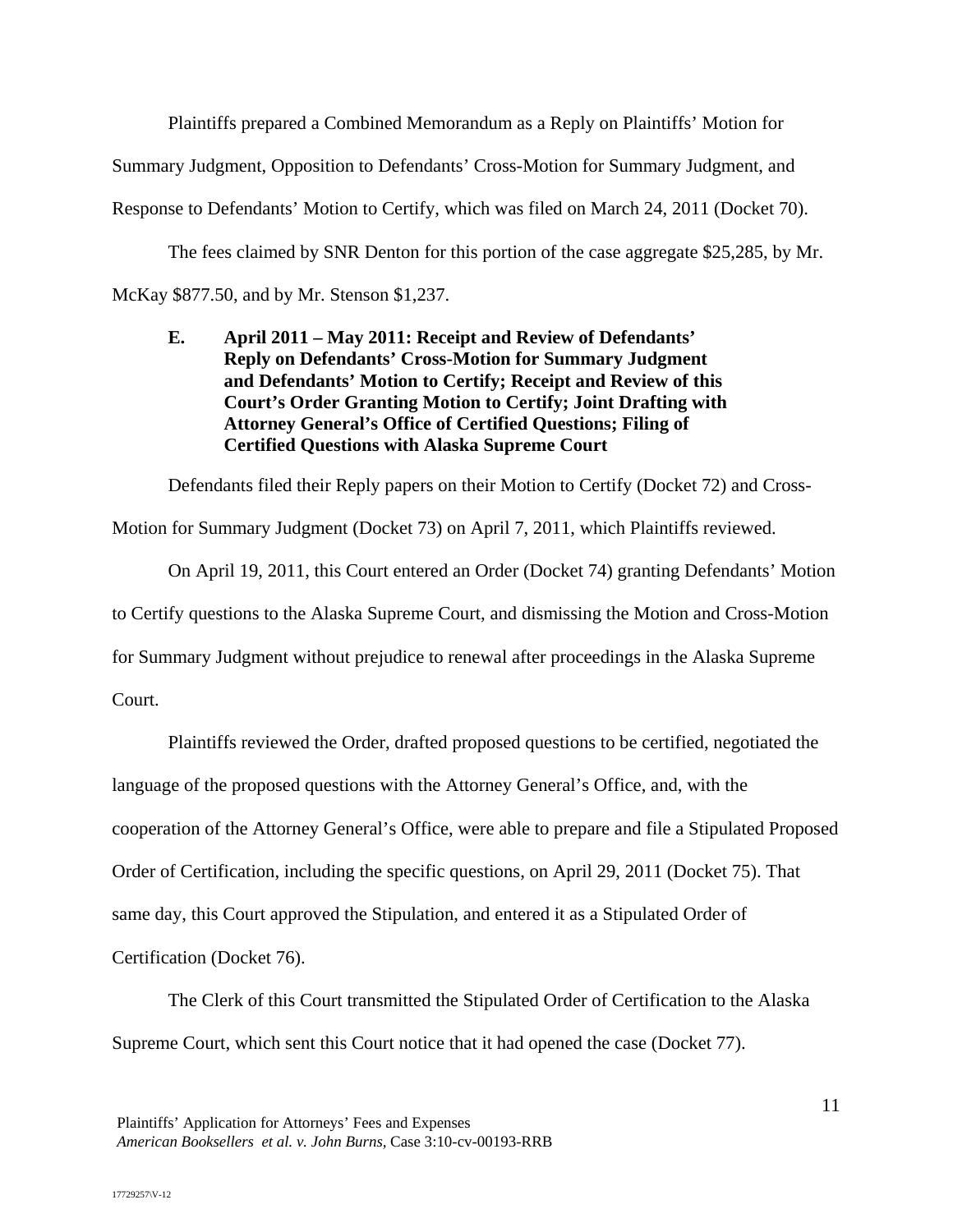The fees claimed by SNR Denton for this portion of the case aggregate \$9,728 and by Mr. McKay \$877.50.

**F. June 2011: Receipt and Review of Decision of Alaska Supreme Court Declining to Answer Certified Questions; Preparation and Filing of Plaintiffs' Renewed Motion for Summary Judgment; Receipt and Review of Defendants' Renewed Cross-Motion for Summary Judgment; Initial Preparation of Reply Papers on Plaintiffs' Renewed Motion; Receipt and Review of this Court's Decision Granting Summary Judgment** 

On June 8, 2011, this Court received notice that the Alaska Supreme Court declined to answer the certified questions (Docket 79).

Plaintiffs prepared papers to renew Plaintiffs' Motion for Summary Judgment, which were filed on June 16, 2011 (Docket 80, 81). Defendants filed a Response (Docket 82) and renewed their Cross-Motion for Summary Judgment (Docket 83). Plaintiffs began to prepare a Reply, which was not filed..

On June 30, 2011, this Court entered its Order granting Plaintiffs' Motion for Summary

Judgment, and denying Defendants' Cross-Motion for Summary Judgment (Docket 84).

The fees claimed by SNR Denton for this portion of the case aggregate \$3,080 and by

Mr. McKay \$405.

# **G. July 11: Proceedings Relating to the Judgment**

In July 2011, we received the Judgment entered by the Court, reviewed the Judgment, conferred with the Attorney General's Office regarding possible modifications to the Judgment (so that the Judgment would reflect the issuance of a permanent injunction) and submitted a motion to alter or amend the Judgment. The fees claimed by SNR Denton for this portion of the case aggregate \$1,870, and by Mr. McKay and by Mr. McKay \$540.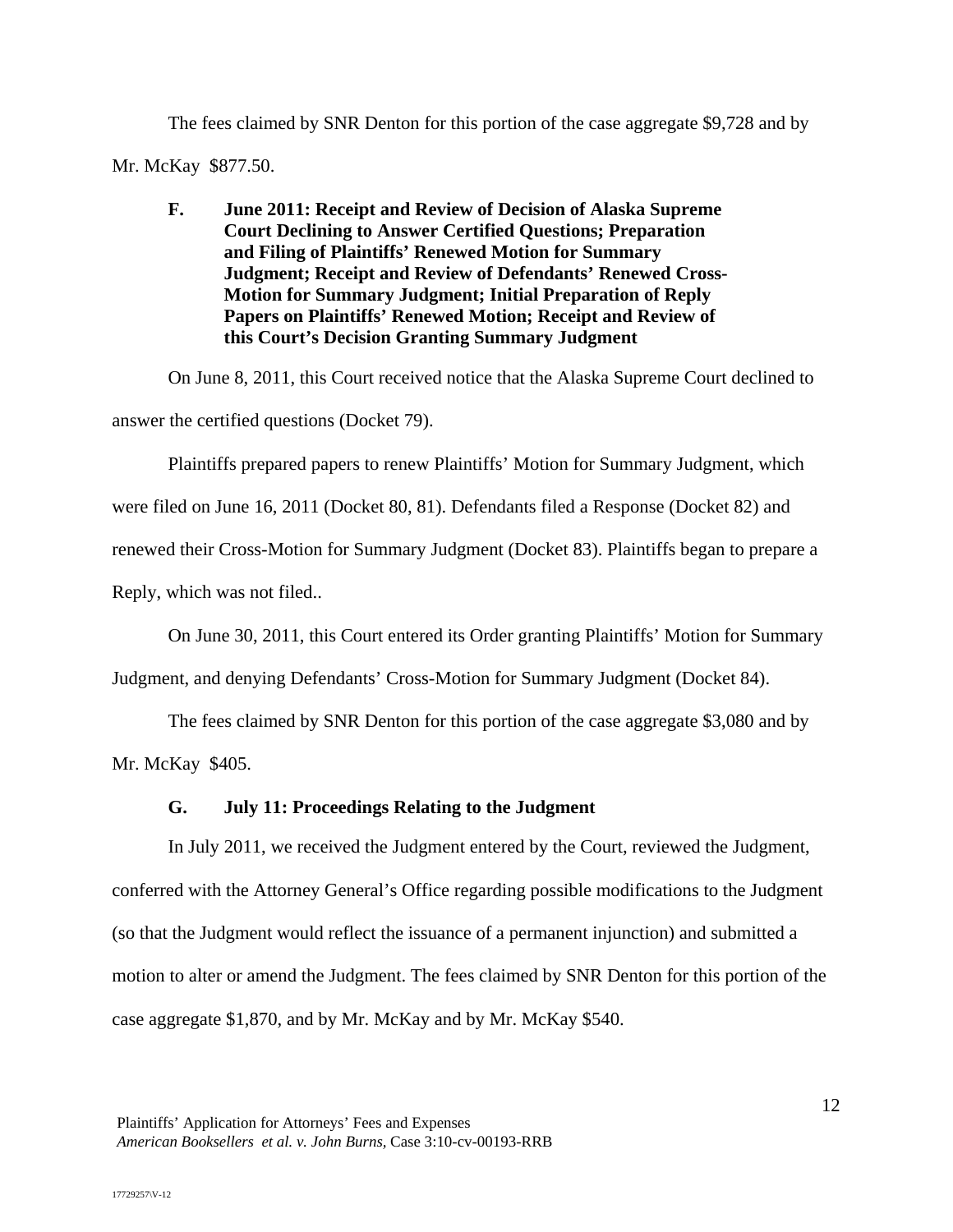#### **H. July 2011: This Fee Applications**

In July 2011, we also prepared this fee application. The fees claimed by SNR Denton for this portion of the case aggregate \$7,680, and by Mr. McKay \$67.50.

#### **IV. TOTAL FEES AND EXPENSES**

 Plaintiff respectfully requests attorneys' fees in the total amount of \$174,033, of which \$157,833 is for services of SNR Denton, \$14,625 for the services of Mr. McKay and \$1,575 for the services of Mr. Stenson. These amounts are for services through July 22, 2011. Plaintiffs reserve the right to supplement this application for additional services rendered after that date.

 Duplicating, messenger , travel, computer research and court expenses were incurred in connection with Plaintiffs' counsel's work in this action. Full compensation of these reasonable and necessary expenses in the amount of \$5,576.29 is requested. An itemized list of the expenses incurred by SNR Denton is attached the declaration of Michael A. Bamberger as **Exhibit C.** All of these expenses are the sort that are normally billed to Plaintiffs' counsel's clients as they are incurred. Plaintiffs reserve the right to supplement this application for additional expenses incurred after the above expenses were compiled.

## **V. CONCLUSION**

The time spent by Plaintiffs' counsel was reasonable, their rates are reasonable and the expenses incurred are reasonable. Plaintiffs therefore respectfully request that this Court grant them a reasonable fee award of \$174,033, plus reasonable expenses of \$5,576.29, for an aggregate award of \$179,609.29.

Dated: July 25, 2011